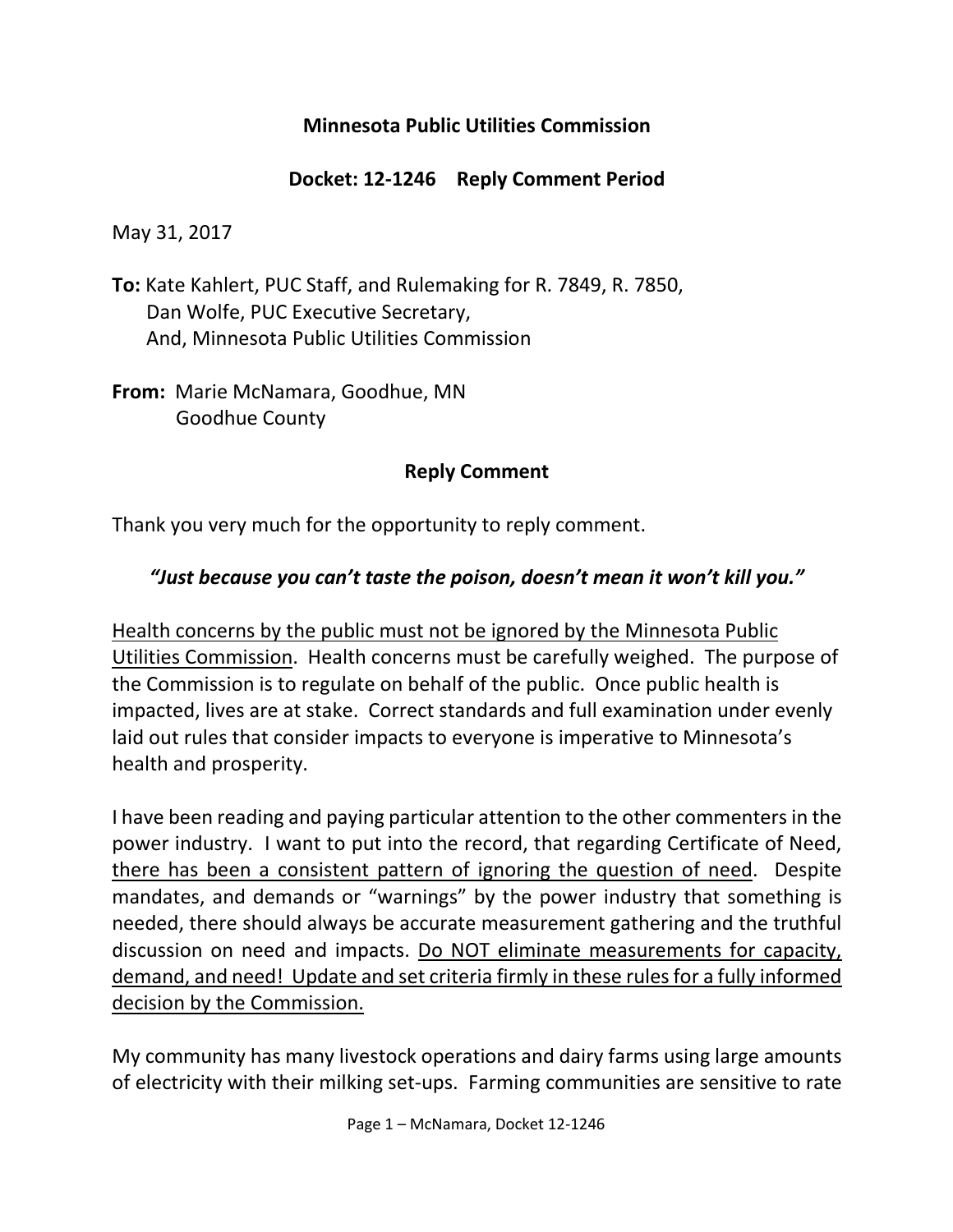increases they have seen climb. My rural community had personal experience for many years, peaking at 2008 to present day, with a particular burden from the AWA Goodhue Wind project. (A proposed large electrical generating facility--LWECSwith MPUC permits revoked 2013) A five year path to clarify health, environmental, and economic issues, as well as lack of need in this ONE instance alone points to A STAGGERING WASTE OF RESOURCES on a very bad project. Truthful, honest, and full evaluation MUST be done early. A "Quasi-judicial" body MUST have correct information and weigh all the factors. Large electrical generating facilities and transmission routes are terribly impactful on the public and that MUST be fully a part of the Certificate of Need and Siting process. Ignoring information from the public and information on need has meant BIG, COSTLY mistakes!

Please establish criteria for need in the rules, and allow comments on need throughout the process. Leave no stone unturned. Power industry "surety" on projects does not compare to value in discovery of the truth. Even after a Certificate of Need is given, comments need to be accepted. We're always hearing how global things are. Drop a pebble in North Korea or China or wherever, and the ripple is felt here. Nothing is static. And the surety the energy industry wants for their pre-planned projects planned to guarantee profit must not be at the expense of extreme burden on/stamping out other stakeholders. Good outcomes are bigger than that. Homes, private property, family farm operations, prime Ag land, irreplaceable species of wildlife, small thriving rural communities, and small hardworking businesses of a broad variety and contributing value in Minnesota are NOT being properly considered when it comes to determining need. We have to do better.

The Public wants their health and personal wealth (Minnesota families, homes, businesses and communities) given as much consideration as the large utilities that produce power through building and managing LEPGPs and transmission lines. Citizens who are living, operating businesses, and working in communities are Minnesota stakeholders providing valuable goods and services as much as the power industry. As the expression goes, "Which comes first, the chicken or the egg?" Minnesota has taxpayers working hard to make a stable society; many are families responsibly raising future taxpayers. The MPUC must make rules that don't tilt the playing field to unduly benefit the power industry. It is fact, the "renewable power" industry has written statutes and rules to give special benefit to their industry, wrongly excluding themselves from the Power Plant Siting Act.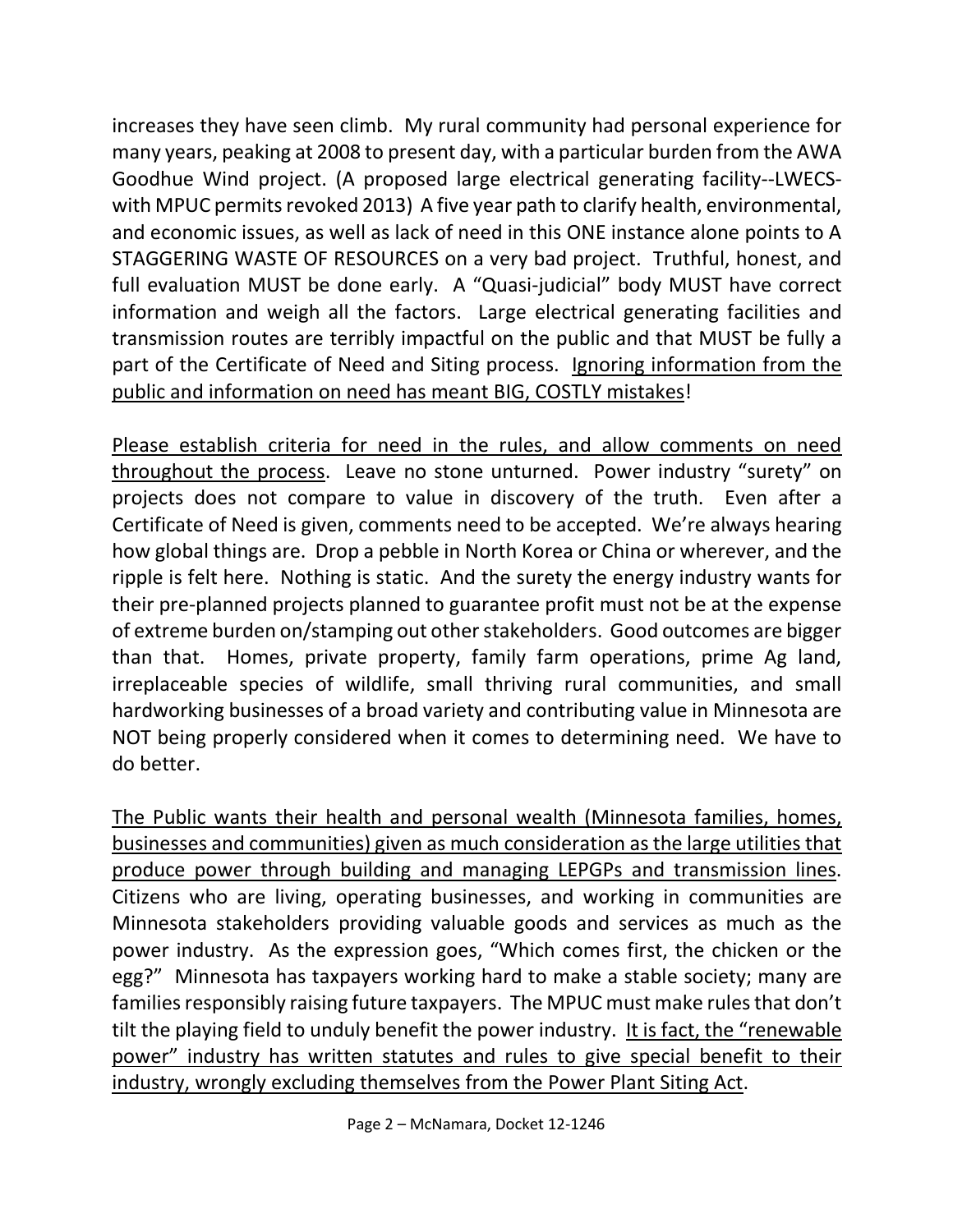Please strive to make R.7849 and R.7850 serve ALL Minnesotans and lower impacts.

On the issue of private utilities, they must be regulated as private. Public utilities operate differently, which is defined in statute. There is already enough eminent domain "taking" of private property by public utilities with no clear proof of need. Profit is not need, it is a want. Please keep the rules in line with the statutes regarding private companies.

Farmers who own and work this state's prime Ag land are a historic chain of many generations of people. Their farm experience and careful stewardship is fostered over many decades. Family farms and rural communities give careful stewardship to prime Minnesota Ag land producing quality food and feeding Minnesota and the nation. Because farmers have perishable products and are very focused on the physical work required every day, they are not normally organized to correct the record on Large Electrical Generating Plants and Transmission. I will never forget the shock our rural community had at the inaccuracies presented to the MPUC in the past by power companies and state agencies. Yet, they were taken as credible.

The Minnesota Public Utilities Commission must not disregard the importance of farmers. Rural people have a deep knowledge of their land and accurate information from working outside in the environment every day. This information has been ignored in the past, but is critical to the decision-making of the MPUC. That is why frequent and good notices are so important. With CapX, people by Cannon Falls were not given notice and never were able to comment. That is wrong, and it was never fixed. (Statute was set up for no reconsideration on error of no notice)

Neither should state agencies so blatantly promote Energy companies. This has been done with no proof of need, no accurate record at times, and great financial burden on farm families and small rural communities in Minnesota. This type of political policy directing for profit, to the exclusion of honesty, is wrong. Such steering to ignore information is unethical and in the long run bad for business.

### **Farmers, prime Ag Land, and Rural Communities are treasured resources that demand respect and consideration.**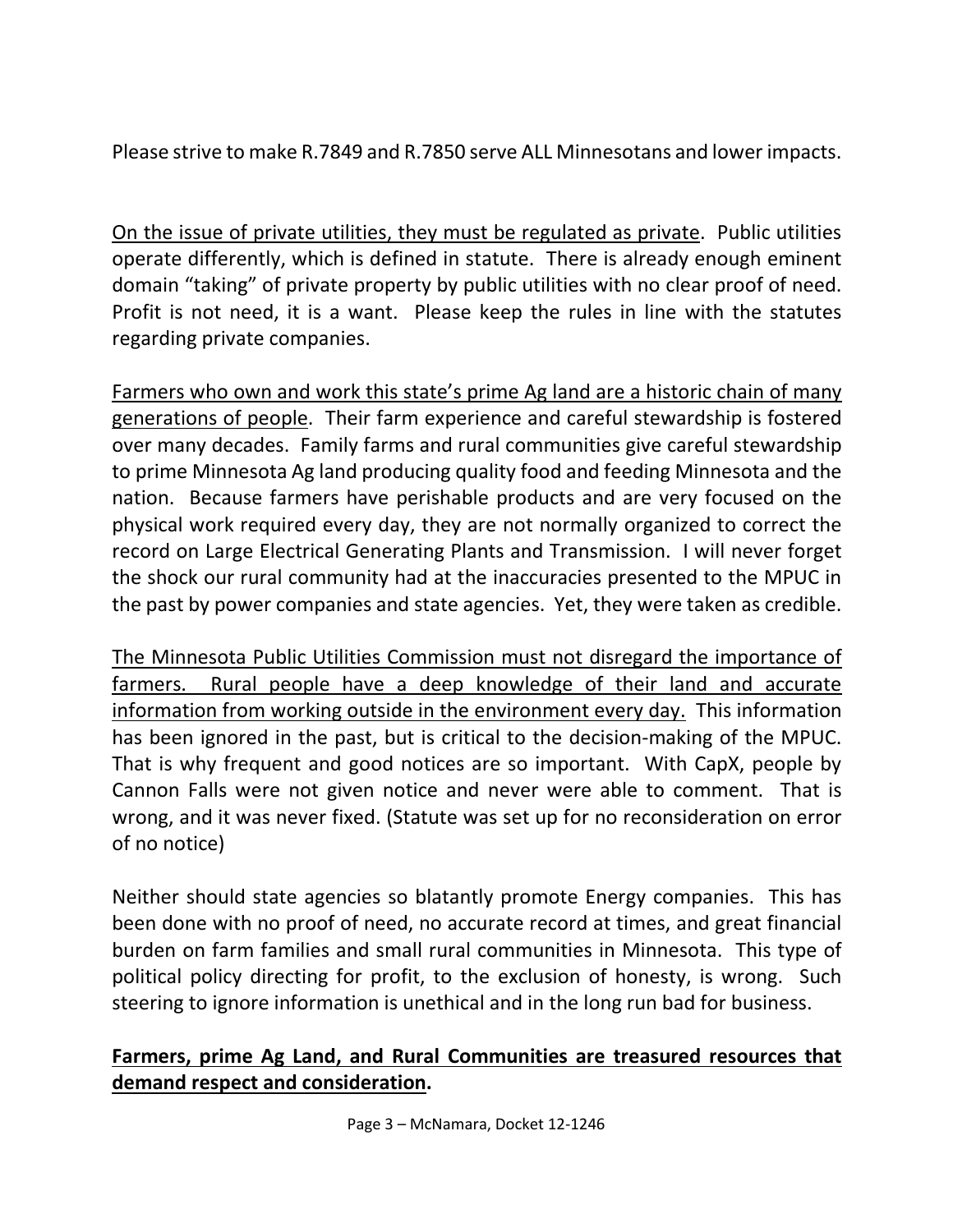As to specifics, I reiterate:

In section **7850.4400 Subp. 4 (b) (2)** highlighted below, **STRIKE OUT B. 2.** 

7850.4400 Subp. 4. **Prime farmland exclusion.** Use of prime farmland is subject to the following restrictions.

A. Except as set forth in B below, Nno large electric power generating plant site may be permitted where the developed portion of the plant site, excluding water storage reservoirs and cooling ponds, includes more than 0.5 acres of prime farmland per megawatt of net generating capacity, or where makeup water storage reservoir or cooling pond facilities include more than 0.5 acres of prime farmland per megawatt of net generating capacity, unless there is no feasible and prudent alternative. Economic considerations alone do not justify the use of more prime farmland. "Prime farmland" means those soils that meet the specifications of Code of Federal Regulations 1980, title 7, section 657.5, paragraph (a). These provisions do not apply to areas located within home rule charter or statutory cities; areas located within two miles of home rule charter or statutory cities of the first, second, and third class; or areas designated for orderly annexation under Minnesota Statutes, section 414.0325.

**B.** A solar-powered LEPGP is prohibited on prime farmland unless:

 (1) the commission approves a farmland mitigation plan developed in consultation with the Minnesota department of agriculture; and

## **STRIKE OUT (2):**

**(2) at the time of the application, there is no local zoning ordinance prohibiting the construction of a solar-powered LEPGP on prime farmland.** 

# **"…no local zoning ordinance" doesn't mean it's not being considered and work being done.**

At the time of the application there should be required entry on the record whether there has been a demonstration of ordinance work or consideration thereof, AND if there has been a decision. In 216F.081 the law clearly states that **a decision by local authority must be considered.** Even upon earliest entry of an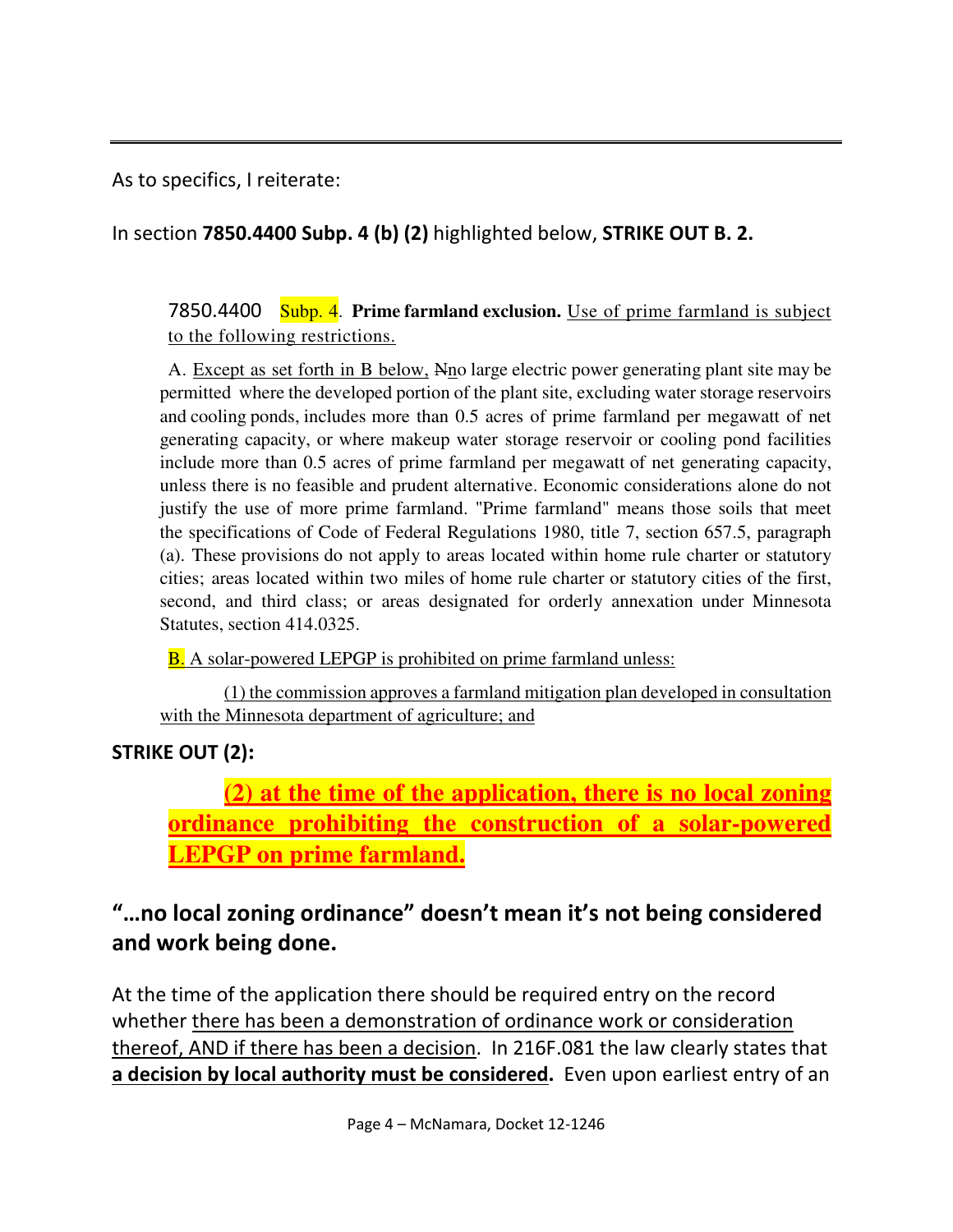application, it is not inconceivable a County can be considering AND working on an ordinance prior to and during required studies of the applicant and permits. I don't find the currently drafted 7850.4400 Subp. 4 B. (2) is based on law. This wording is an obvious hamstringing of the people's elected officials when full evaluation, studies, and even a permit decision may have been rendered by the state regulatory Commission. The Legislature had clear intent with 216.081 to give local government the opportunity to establish what is best in their community. ONE SIZE DOES NOT FIT ALL. Yet, the energy industry would have us believe that all sizes are a FIT FOR THEM. That is far from the truth.

### IMPORTANT: MPUC Staff throughout the rulemaking for the past five years has asked for more information at the front end.

## **This is WRONG and BACKWARDS:**

 B. (2) "A solar-powered LEPGP is prohibited on prime farmland unless (2) at the time of the application, there is no local zoning ordinance prohibiting the construction of a solar-powered LEPGP on prime farmland."

**This is WRONG rulemaking. There is NO basis in statute for ignoring local ordinance work. This also applies to other LEPGP including LWECS on prime farmland.** 

### **Should read:**

B. (2) All LEPGP are prohibited on prime farmland without determining whether there is local zoning ordinance in consideration or work process.

Also, thank you for keeping in all notices for ALL meetings and ALL hearings.

Continue to mention during all notices on meetings and hearings that there is the possibility that there may be an acquisition of land.

The State of Minnesota and MPUC must encourage conservation. If transmission lines and the grid are not full, take it as a plus that conservation is working. Despite more consumers, consumption is on a conservation path. Resources are not being over-consumed and wasted by desire for more profits.